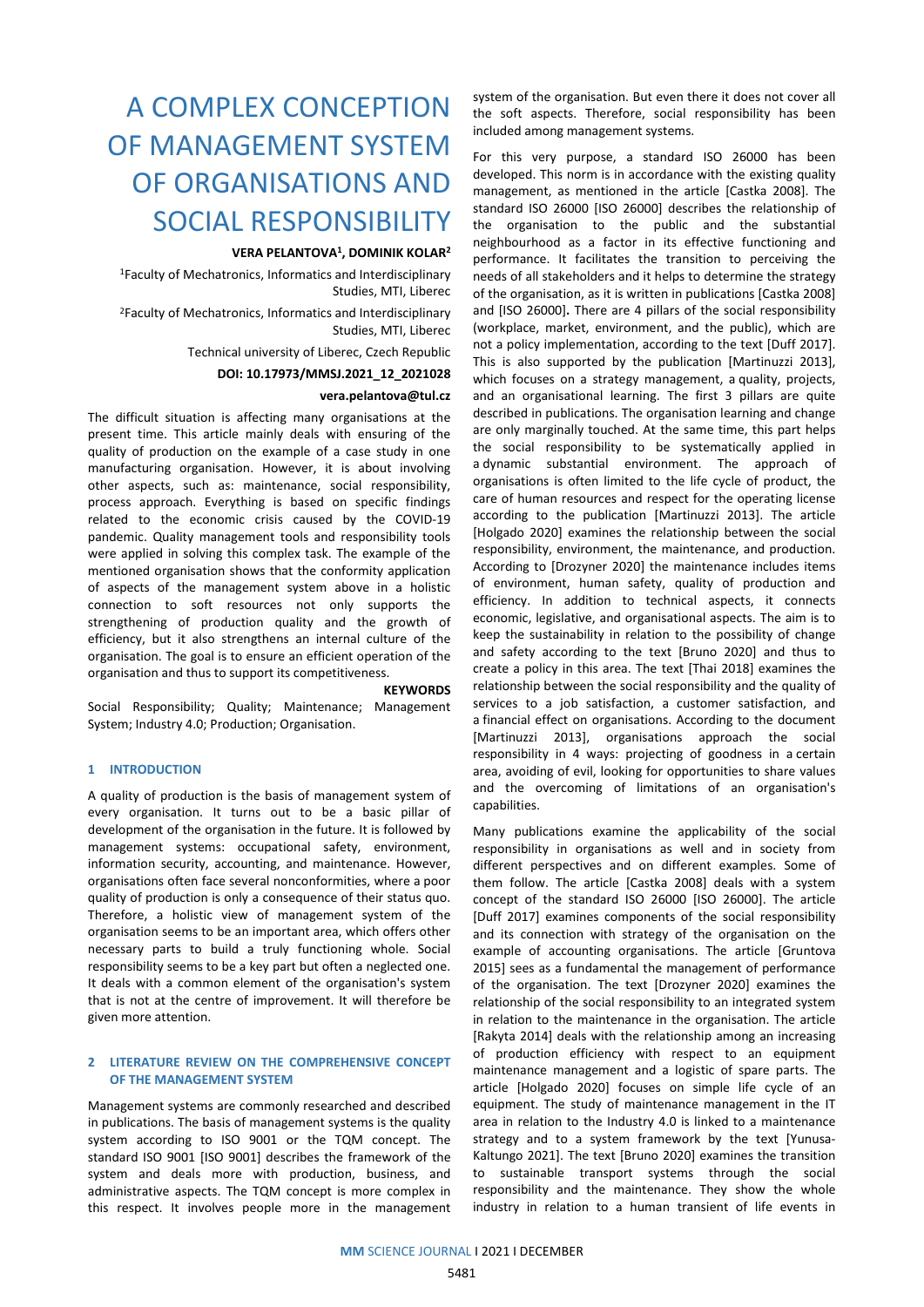a cycling example. The publication [Yee 2020] highlights change and demands of a work environment in relation to the quality of a person's working life. The text [Thai 2018] researches examples of logistics of organisations. The text [Toussaint 2020] examines the area of social responsibility de facto on an example of the state's health care, which it must be taken as a service form of product.

According to the article [Duff 2017], the emphasis is on social and environmental communication. Motivations of parties are examined. Some areas of the economy and some sections of the population are more sensitive to the social responsibility. Employees need to be supported. The crucial factor is called "feeling good". These are parts of social responsibility that are not directly linked to customers. Publications, such as the text [Yee 2020], address demands of a person's working life. It deals with independence of the employee, integration into the workplace, remuneration, conditions of the workplace and integration into the organisation. The key is the employee's perception of work regarding balancing, opportunities, benefits, and health & safety. This research is based on a qualitative analysis. The result is that a work life and a personal life of human are inseparable, the book [Pelantova 2014] *s*tates that as well. From this derives the satisfaction or the turnover of employees according to publications [Yee 2020] and [Thai 2018]. Significant factors are the integration into the organisation and the remuneration. Most of original researches, according to the text [Yee 2020], deal with external stakeholders, but the key ones are really employees and hence the local community. It turns out that employees need to perceive a social support from their organisation. This is more important to them than the existence of management policies. In addition, the employee may be satisfied with remunerations, but not with other aspects. They perceive workplace conditions and their independence better than integration into the workplace, remuneration and integration into the organisation. Diversity also plays a role. The text [Thai 2018] states that quality services and the introduction of social responsibility lead not only to customer satisfaction, but also compensate employee´s satisfaction with a job. It was proven also that emotions are transmitted among stakeholders. It is the same as that the social responsibility and the quality management complement each other. The article [Rakyta 2014] notes that the maintenance must consider requirements of customers and shareholders. The influence of communities on the so-called moral legitimacy, which is more demanding than a simple trade according to text [Duff 2017], is also significant. The text [Bruno 2020] proves seemingly small risk of young men in the transport system. However, the reduction of risks in cycling therefore depends on the development of ways and increasing their safety, and on the innovation and the maintenance of bicycles as well as the maintenance of people's health. This must be integrated as overall sustainability into a policy that it provides a financial support. The text [Toussaint 2020] solves the increase of satisfaction of patients and healthcare employees by combining the M. Baldridge's model of excellence with the Shingo method.

The article [Holgado 2020] recommends not wasting of materials and of energy. It relates the maintenance and the safety of work. It takes the phase of equipment disposal quite strictly regarding the change of production needs, in contrast to the document on the paper mill [Author1 2020], where they emphasize the use of old renovated equipment as well. The article [Rakyta 2014] sees the productivity because of efficiency of processes, which is based on the evaluation of the

maintenance´s indicators and the use of tools to determine the criticality of spare parts (such as the ABC method).

The evidence of relationship between the social responsibility and problems of a financial reporting, especially in 2009 year, was not found according to the text [Duff 2017]. The text [Thai 2018] states that the relationship between the social responsibility and financial performance does not bring clear results. The publication [Martinuzzi 2013] points out actions to the social responsibility, which are provided only if at least one of the actors requires it. Otherwise, they see them only as a cost pressure. According to the text [Drozyner 2020], it shows that an organisation with a high culture does not perceive management systems as cost items, it supports innovations, develops employee competencies, and considers requirements of stakeholders. The article [Yunusa-Kaltungo 2021] looks at the matter in a similar way. According to the text [Bruno 2020]), a simple cost analysis and a benefit assessment does not correspond to a maintenance-based approach. The article [Gruntova 2015] points out that the organisation must take actions to increase its performance and to strengthen the strategy and the measurement of indicators to improve the overall result.

Research show that the social responsibility is taken marginally, not as a means of strengthening legitimacy in a crisis. The influence of managers on the social responsibility seems less obvious. A generational gap among groups seems a problematic, because this interaction has not brought anything for some individuals. Organisations that do not control financial markets feel their handicap that they do not regulate this market, as for example the article [Duff 2017] evidences. The state or regulatory institutions are important opponents for many actors, as the document [Martinuzzi 2013] states. This also reinforces the impact of a financial crisis and a widening gap between rich and poor people in general. The text [Yunusa-Kaltungo 2021] points to problems with a stakeholders' intellectual property, a big data, and their security and so on due to unresolved issues in organisations. The text [Thai 2018] describes those stakeholders perceive the social responsibility by different way. They use for a decision making their priorities and the impact of activities on economy of the organisation. The text [Toussaint 2020] points out the lack of a holistic management system and the lack of indicators and values to improve the management system for the health care, which is provided.

The following text describes limitations and the future of this area in organisations. It is necessary in example of one organisation to verify the view of all stakeholders (customers, employees, communities, and other external subjects) and to examine their relationship to the strategy of organisation, as the text [Duff 2017] offers. It is also necessary to examine who practitioners of the social responsibility in organisations are, what their qualification is, what main characteristics are. The research should deal with the maintenance of employees, effects of characteristics of a working life on a personal life, effects of the employee's gender and so on, according to the article [Yee 2020]. A knowledge base in organisations should be the core due to changes in the world. There is a need to highlight ethics in organisations and to examine its relationship with the social responsibility. This is needed especially in the field of accounting as the text [Duff 2017] mentioned. The publication [Martinuzzi 2013] recommends developing a valuable model of maturity of the social responsibility with indicators and a method for assessing the maturity of an industry, to collect knowledge of unforeseen events and to set an area of limitations and transitional rules among phases of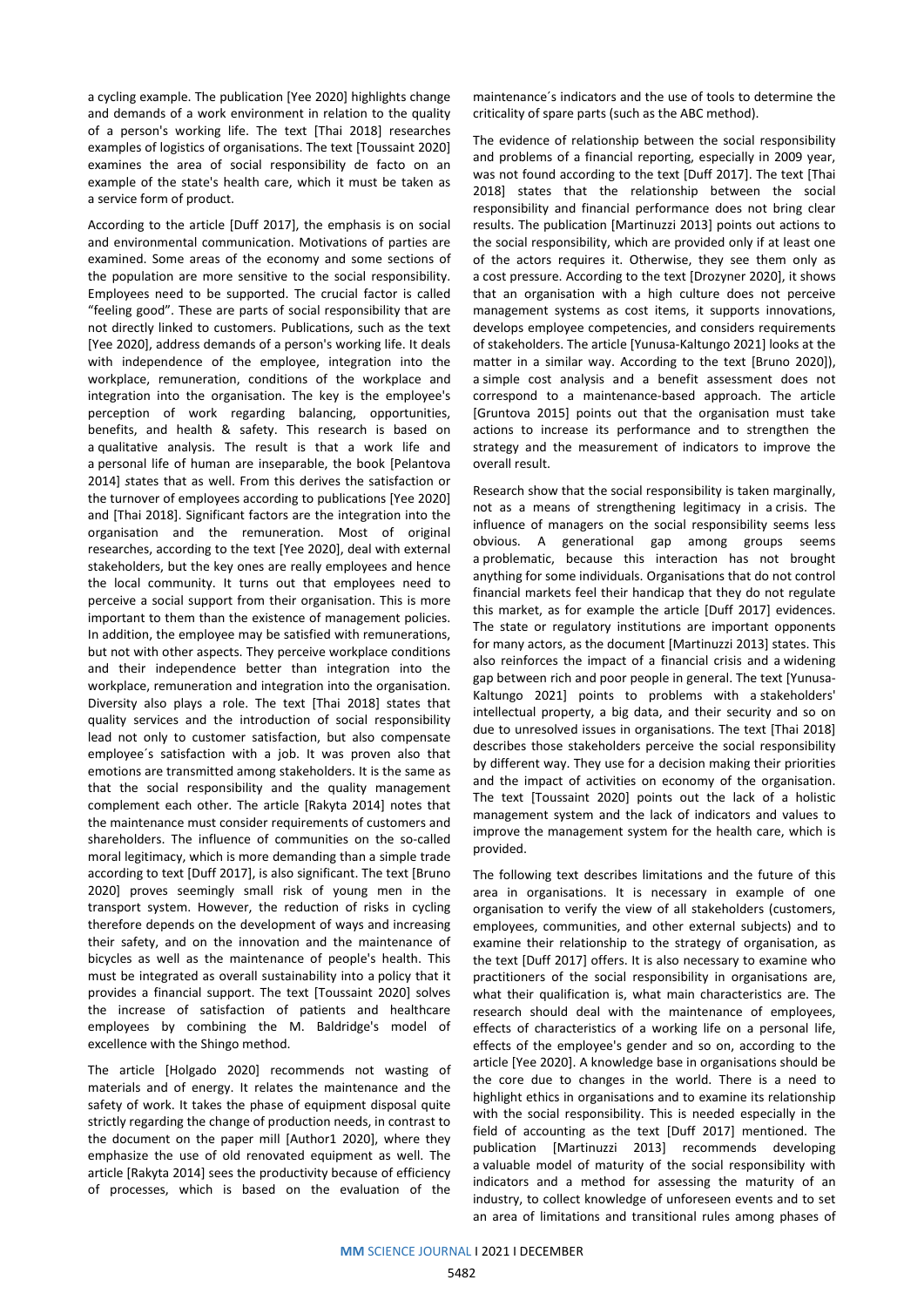the social responsibility. Texts [Yunusa-Kaltungo 2021] and [Thai 2018] recommend examining of the social responsibility in different fields and countries. Previous studies do not focus on end customers, they do not consider the type of production, of organisational structure and of value orientation of organisations. The causal link between the quality management and the social responsibility should be examined. The improvement of the management system of organisations should be supported by legislative bodies of the country by the text [Toussaint 2020]. The article [Holgado 2020] proposes to study a carbon footprint in the maintenance and its connection with aspects of a social sustainability, such as the respect for human rights. Furthermore, it is recommended to deal with measuring the performance equipment management outside the gas industry and the oil industry, as the article [Gruntova 2015] writes. It is also recommended to examine appropriate management tools in this area, such as the 6R method in the article [Holgado 2020]. There is a need for deep knowledge about social and environmental aspects of the maintenance, which would help to build the Industry 4.0 and to develop the predictive maintenance in some organisations. Everything should be judged more holistically than before, as publications state.

#### **3 DISCUSSION**

The standard ISO 9000 [ISO 9000] is taken as the base of the management system in the article [Castka 2008]. However, it is a dictionary, it should be the ISO 9001 standard [ISO 9001] instead. In the ISO 9001 standard [ISO 9001], people are important for the management system but more from the process management and production point of view. They therefore need the appropriate knowledge for these activities. Awareness is related to the policy, objectives, improvement of the quality management system and the consequences of not meeting the requirements of this system. Thus, de facto, it does not address social responsibility in the true sense of the word. There is a requirement for the organisation to meet the socalled "relevant requirements" according to the production, mainly of customers and stakeholders, the composition of which stems from the related necessary legislation that the organisation must meet in relation to its production (type, volume, critical safety etc.). This area is followed by methods of self-assessment of the organisation's management system. However, they are the subject of another forthcoming publication by the authors of this article. Therefore, only a few aspects related to the topic of that article can be briefly mentioned. The 6σ method deals with the elimination of product and process defects. The fundamental focus is on customers. The employee is the input. The EFQM method is a general self-assessment model that tracks the satisfaction of stakeholders. The CAF method is similar, but for public administration and with a simpler evaluation. The WCM method is designed to improve processes and the quality of production and reduce costs for customers. It addresses the development of human resources against the needs of production, not as a human being.

The relationship between the quality management system and social responsibility can be briefly described as follows. Social responsibility consists of 4 parts: workplace, market, environment and public. In this respect, social responsibility is de facto superior to the rest of the system. It conceives the organisation not only in terms of production and as a technical unit. It does not just look at the workplace as a value-adding unit. It perceives the organisation as a complex of social interpersonal relationships, attitudes and emotions that

influence employee satisfaction and thus efficiency, quality of production and to some extent production times and innovation potential of the organisation.

Regarding to the widening gap between rich and poor people, according to the text [Duff 2017], it can be stated that this fact is reflected by feedback in the status quo of some small and medium-sized organisations and in their self-assessment of the management system. The mention of organisations that do not control financial markets in the text [Duff 2017] is comparable to practice findings of authors of this article.

Respecting of the operating license is linked to industry standards, as the article [Martinuzzi 2013] mentions. In connection with the text [Bruno 2020], it is a classic assessment of all aspects of the system - actors, design and the status quo of a road and traffic signs and the current state of the environment, as it follows from the System theory. This can be stated in the sense of social responsibility, that the structure and the surrounding environment influence the change of people's lives. Therefore, it would be appropriate to rely on the classic supply - customer chain, in contrast to the study [Thai 2018]. The article [Holgado 2020] is based on the hierarchical organisational structure of production in organisations. The process approach is not considered at all, which can lead to some nonconformities in the management system.

The search of publications above in this text shows the following. The conception of an organisation's management system is a very broad. It includes all conceivable parts of the organisation. Social responsibility is examined according to the analysis of publications above. The link to production and strategy is especially obvious. Integration of maintenance and environment is promoted. Relationships with customers are dealt with routinely, as are those with suppliers. This also corresponds to the requirements for a quality management system. Employees are treated as resources, not as emotional beings. Communities and regional groups are not commonly considered. Overall, working life is more studied in relation to productivity, logistics and maintenance than as a link to the personal life of the individual. Both the link to the individual and the dynamics of the organisation's environment bring limits to social responsibility that the sector will have to deal with. Looking at the research, most of the aspects addressed by the organisations are mentioned. In relation to the basis, which is the quality management system, whether according to the ISO 9001 standard [ISO 9001] or according to the TQM concept, there is no obvious research on the process approach and its relation to social responsibility. A pattern can be seen in this as an answer to why the social responsibility is not often taken more seriously. Thus, the quality of human life in relation to the tasks of the organisation develops only very slowly. Also, the interfacing with information systems is developing only slowly compared to the needs of integrating this component in building the Industry 4.0. This is likely to have a negative impact on the service sector.

Of the many tasks mentioned above, the authors chose one subtask for further research. It would be appropriate to focus on examining certain aspects of the relationship between the quality management system and the social responsibility, to perceive the end customer of the organisation, but also its employees and their integration into an organisational structure. Relationships to the occupational safety, the maintenance and the environment are also significant in the environment of the Czech Republic.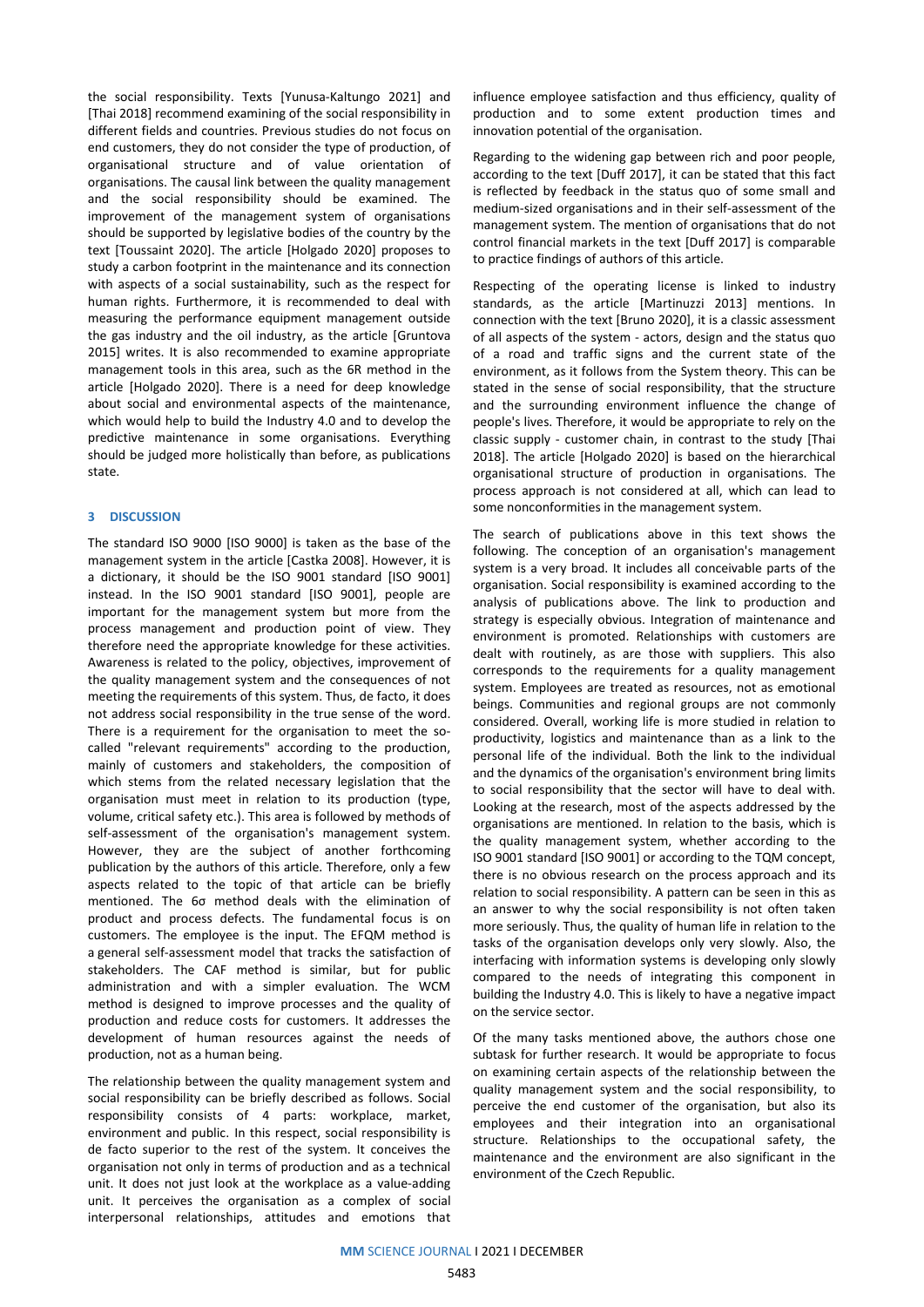#### **4 THE CONCEPT OF THE SOCIAL RESPONSIBILITY**

The social responsibility is most often understood as the composition of the economy, the employees, and the environment. The second option is to add the public as a fourth component, such as the text [Author2 2008] states. The economy is focused on the profit of organisations and subsequently on participation in local, state, or international market and on the elimination of corruption. The environmental protection is not just about a sorting waste and renewables. This also includes the whole area of care for ecosystems, air, soil and water and the monitoring of other factors such as noise and so on. The care for employees is provided in the spirit of a gender equality and in the respect for human rights and for the right to work. However, these are an occupational safety, education and raising of living standards. The dialogue with the public and the respect for local community are a new part relatively. The requirement of respect for stakeholders is based on technical standards for management systems. Problematic parts of the social responsibility are longevity, voluntariness, and credibility. An interest of most countries focuses on production costs and delivery times. In addition, the quality is assessed, but usually only for end customers. However, they are downplayed in a supply chain according to their requirements. However, rules of prof. Imai add the security and the ethics to these 3 parts. The safety is given by health laws. The ethics is often forgotten. The following conclusions are based on the analysis of the authors' existing knowledge on this issue and then by deduction.

The concept of social responsibility is expanding. The quality refers to a product in the social responsibility. However, the need is also to respect the quality of the management system, which is not included. The maintenance can be taken into the social responsibility relatively easily. In contrast, this is not a simple compared to the process approach. Aspects of the process approach clearly support the social responsibility. However, the social responsibility does not primarily support the process approach, because it is not based on independence, flexible organisational structures, it does not address the way of management so much if it does not directly violate rights of employees and it does not rely on the stability of the management system of the organisation. In short, these findings show further integration possibilities of management systems and possibilities of improving of an internal context in organisations.

#### **5 CASE STUDY**

The article is based on a case study of the management system in the organisation in the Czech Republic according to the bachelor thesis [Kolar 2020]. The organisation has a line organisational structure. It is a medium-sized organisation, which operates in the glass industry. The production is a serial. Emphasis is based on customer requirements. Equipment in the organisation consists of 2/3 old types and 1/3 new types. Failure maintenance is applied for the most of old equipment and preventive maintenance is applied to new equipment. Management system certificates were issued according to the standard ISO 9001 for quality [ISO 9001] and according to glass industry standards.

As a part of the research of the organisation, the procedure of production and its material and information flows were monitored. Following nonconformities emerged from the observation of the management system in organisation and after the inspecting to documentation of the organisation.

There are problems with the commissioning of a production line. There is a large staff turnover. The maintenance is not almost documented. There is a damage of products (for example there are: errors in entering customer requirements, dirt, defects and scratches, manufacturing errors, cracks during storage, packaging errors and other errors). There are semifinished products sought also due to an unstable spatial structure of the organisation. Employees are not sufficiently trained. Production is a slow and there are sometimes problems to keep the deadline of orders. Employees do not know and do not perform a basic maintenance of equipment. Employees are not substitutable.

Production nonconformities were analysed according to prices of complaints from customers per calendar month. Defects and scratches proved to be the most problematic here. Furthermore, these nonconformities were investigated by using the Pareto analysis at the 80 % level, as the Figure 1. shows. There are came out: defects and scratches, manufacturing errors and cracks during storage, as a significant minority of this diagram.

Subsequently, risks of production stages were examined with the help of the FMECA analysis. The evaluation was performed on points based on assigned scale from 0 to 5 points. The 9 most serious risks were selected from identified risks by using the Pareto's rule, as the Table 1. presents (in the table: O is occurrence, S is importance, D is detection and RPN is the risk number). The looking at graph and table brigs that the most of listed risks (specifically 7 out of 9) lead to the emergence of two most important types of complaints. Key solutions are seen the training of employees and a correct explanation of the content of their work. Actions have been proposed for the remaining of these risks, which should reduce or prevent their occurrence. Furthermore, aspects of the process approach, the maintenance and the social responsibility were evaluated. Even in this case, the FMECA analysis was used with an assigned scale of up to maximum 3 points.

Criteria were evaluated for the process approach: form of management, unit (that is 1 piece of the glass), communication, organisational structure, decision-making, independence and individual. The result of this criterion was excellent. The created process map helped to detect the status quo. The advantage was a free communication among employees of the organisation and thus better sharing of experience. The decision-making based on customer requirements and processes is an important, not by individual activities. The promoting of independence and responsibility of employees had a positive effect and influenced their motivation and subsequent quality of products.

Criteria for the maintenance management were evaluated: verification of adjustments, availability of instructions, use of statistical methods, determination of a key equipment and their maintenance, maintenance planning, availability of spare parts, existence of maintenance documentation and maintenance prediction. The result of this criterion was below average. The maintenance of equipment has a significant effect on a production efficiency. A predominant maintenance after failure and the absence of equipment maintenance documentation has an opposite effect. It is also necessary to identify key components of equipment for a good planning of spare parts. It turned out that maintenance employees were not equipped with sufficient documentation and with working tools. Ordinary employees do not perform a routine minor maintenance on the equipment.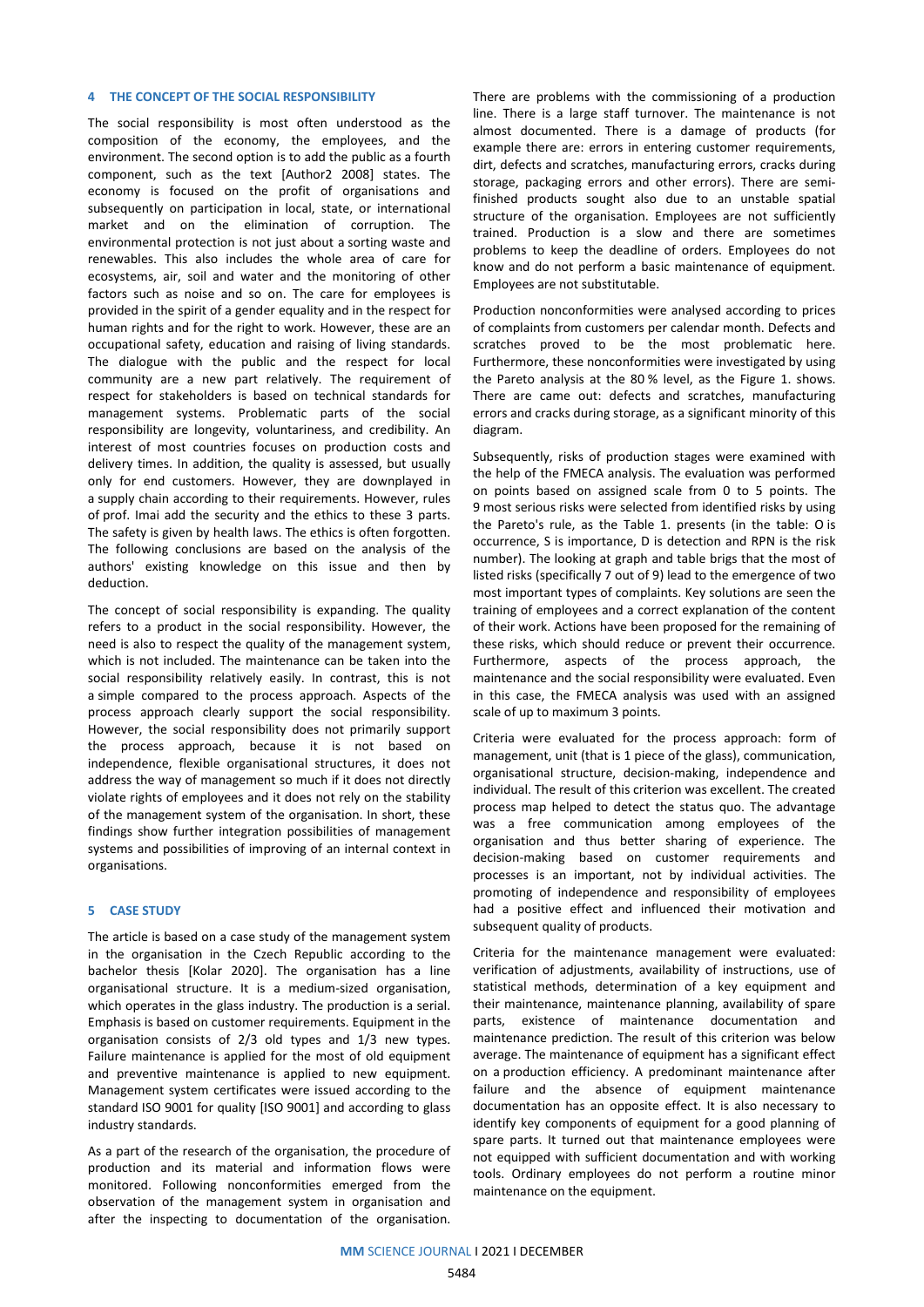

Frequency of discrepancies by type

- Cumulative average frequency

**Figure 1.** The Pareto analysis of average number of nonconformities, originally based on the publication [Kolar 2020].

| Phase of<br>production | <b>Potential risk</b>                        |   | n s |   | <b>RPN</b> |
|------------------------|----------------------------------------------|---|-----|---|------------|
| Ordering               | Wrong data                                   | 3 | 5   | 4 | 60         |
| Puttying               | Exceeding the critical limit of<br>the putty | 3 | 5   | 4 | 60         |
| Gluing the frame       | Mess in the glass                            | 4 | 4   | 3 | 48         |
| Gluing the frame       | Improperly glued frame                       | 3 | 4   | 4 | 48         |
| Puttying               | Dirt, poor quality                           | 4 | 3   |   | 48         |
| Puttying               | Machine failure                              | 4 |     |   | 40         |
| Inserting glass        | Improperly rotated glass                     | 2 |     |   | 32         |
| Dispatch               | Documentation error                          | 2 | 4   |   | 32         |
| Puttying               | Bubbles in the putty                         | 3 | з   | 3 | 27         |

## **Table 1.** FMECA analysis of serious risks in the phase of production, originally based on the publication [Kolar 2020].

Criteria for the social responsibility were evaluated: social (discrimination, education, a protective aids), environmental (a waste sorting, waste of materials and use of renewable resources), public (a professional state training, industrial zone, and outsourcing) and economic (invoice dates). The result of this criterion was excellent. The social responsibility helps to create good working conditions in the organisation. It helps tackle a gender inequality and bullying in workplaces. It justifies the use of personal protective working aids. The goal was to reduce staff turnover and to create a stable team. A waste sorting and a material waste dominate in environmental area in the organisation. A considerable attention was given to a documentation of social responsibility and its management.

The following can be stated. The continuity of production and thus the quality of production has increased after the introduction of appropriate actions, albeit a partial, in the

production. The quality of production is linked to the social responsibility. The proof is that the improvement of the internal context of the organisation regarding independence, occupational safety and motivation of employees led to a decrease in the number of nonconformities, especially the production in the period under review.

In the last year, the organisation, like others, has been facing the COVID-19 crisis. Constantly changing epidemiological measures complicate the production process in the organisation. They are unpredictable. The government of the state does not simplify this situation for its organisations. These changes thus require adjustments in a material flow and an information flow of the organisation to strengthen safety and to ensure the ability to produce. At the same time, cost items for them are growing. A part of the staff was transferred to the home office. There are technicians (technology and product development) and traders. However, this situation brings, and aids are required in the production process that many employees are hindered in their work in the production process and in maintenance and so on. The repeated requirement to test all employees and to impose quarantines on teams makes a very difficult situation for a production planning. An information sharing is hampered by employees' fear from loss of their position. Another major problem is the closure of transport routes between districts or states, which they complicate supply - customer chains. Further, the political crisis in certain regions is deepening. In other words, the delivery of raw materials and spare parts to the organisation and the sale of finished products to customers on time are hampered. The Ishikawa diagram (on the Figure 2.) has been processed. It shows possible causes of nonconformities in the management system of the organisation. The current solution was focused on the sub-causes of materials, methods, and employees. In the following period, these causes should be monitored in detail in connection with the COVID-19 crisis, which it affects production, quality, and social responsibility in the organisation over the long term. Stable and reliable supplier - customer relationships among organisations and their good payment morale are considered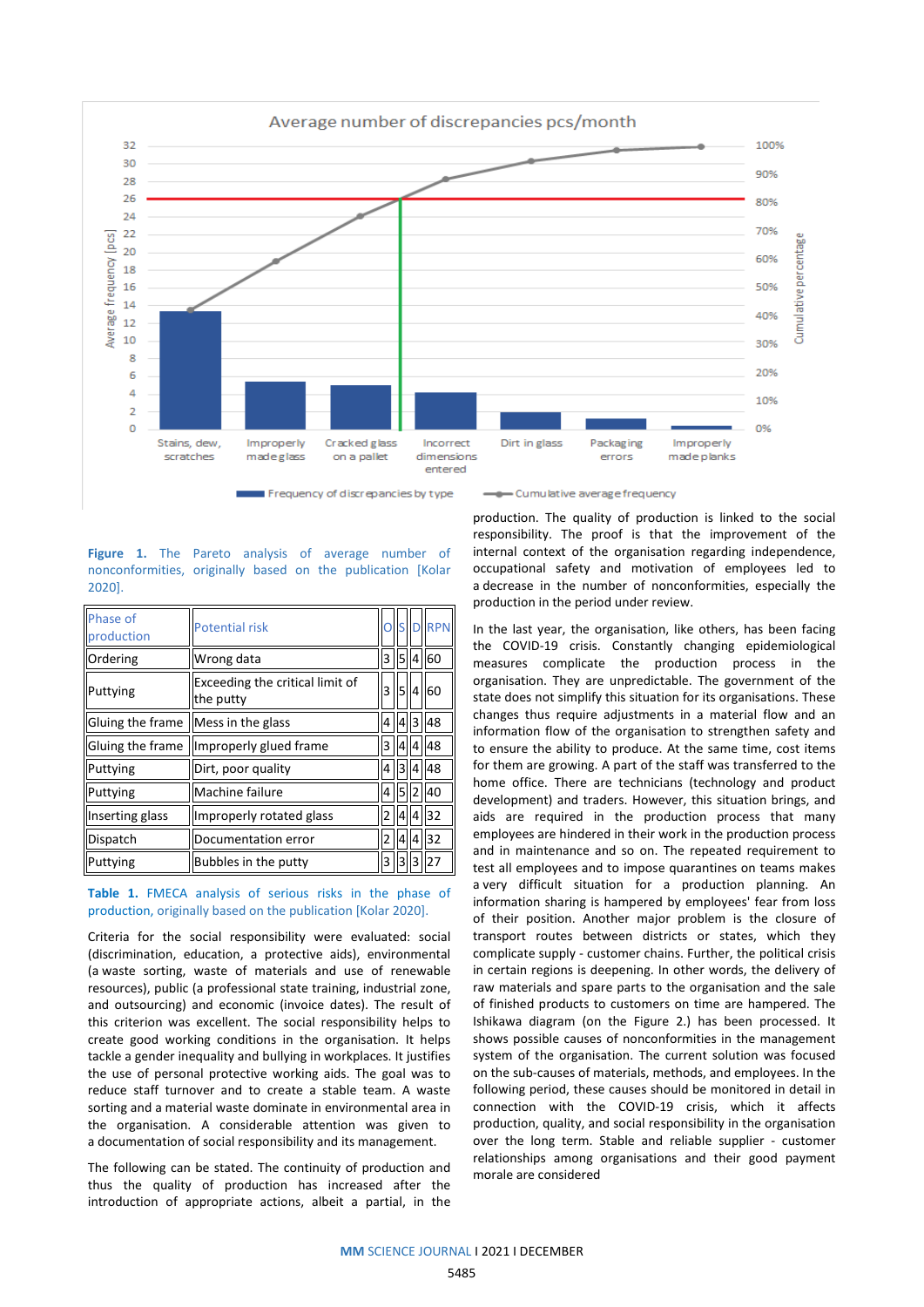

**Figure 2.** The Ishikawa diagram of causes of problems in the organisation. Own of authors.

now to be a key. It is also advisable to have loyal customers who regularly purchase products.

#### **6 CONCLUSIONS**

The conclusion is based on the findings of the case study and the findings of the authors from dealing with similar issues in other organisations, although this was not a priority task in these organisations. Based on the performed comparative analysis of previous and current conditions in the organisation, operating outside the oil and gas industry, and according to a theoretical basis of the system theory, the following can be stated. The environmental aspect, as a part of the social responsibility, is now declining. On the contrary, it strengthens the area of a work safety. The area of care for employees is narrowed down to respecting the protection of health and human rights. Staff training is weakened probably because of the COVID-19 crisis and the subsequent reallocation of costs in organisations. Work-life balance support has stalled. It was determined empirically from qualitative characters of the management system. The quality of production is a crucial and it relies even more clearly on a stable work of the maintenance. However, both are hampered by market failures and traffic flows between organisations. Links of the organisation to the local market are more advantageous than to the global market. Costs of the organisation to ensure occupational safety and epidemiological requirements set by the state are growing now. There is a link between production quality and social responsibility. However, it was not possible to explore social responsibility in more depth given the knowledge of the organisation's staff. In the organisation, the importance of the social responsibility lies somewhere in the middle and therefore is not a priority. Overall, despite the outcome of the organisation, a social responsibility situation can be described

as weakened. It would help to include aspects of the process approach and strengthen maintenance of equipment and systems. A holistic concept of the management system in the organisation, based on the quality of production, the maintenance of equipment, the process approach, and the social responsibility, shows to be a long-term beneficial for the internal context of the organisation and thus for the strengthening its competitiveness. The presented study can serve as a simple tool for assessing the social maturity of an organisation and its relationship to other parts of an integrated management system, including quality and maintenance.

The relationship between the social responsibility and the quality management should be further explored in the context of changes of the substantial environment of organisations.

#### **ACKNOWLEDGMENTS**

This work was supported with institutional support for long term strategic development of the Ministry of Education, Youth and Sports of the Czech Republic.

### **REFERENCES**

- **[Author1 2020]** Authors. Megafactories. Paper mill Gműnd. Document, Germany, TV Prima ZOOM, 2020-12-09.
- **[Author2 2008]** Authors. Social responsibility of firms. In: Businessinfo.cz, 2/2008. [Online.] [Citation: 2021- 02-17.] Available **compared from:** https.//businessinfo.cz/navody/spolecenskaodpovednost-firem-pruvodce
- **[Bruno 2020]** Bruno, M. and Nikolaeva, A. Towards a maintenance-based approach to mode shift: Comparing two cases of Dutch cycling policy using social practice theory. In: Journal of Transport Geography, Vol. 86, Issue 0, 2020. ISSN 0966-6923. [Online.] [Citation: 2021-02-17.] Available from: